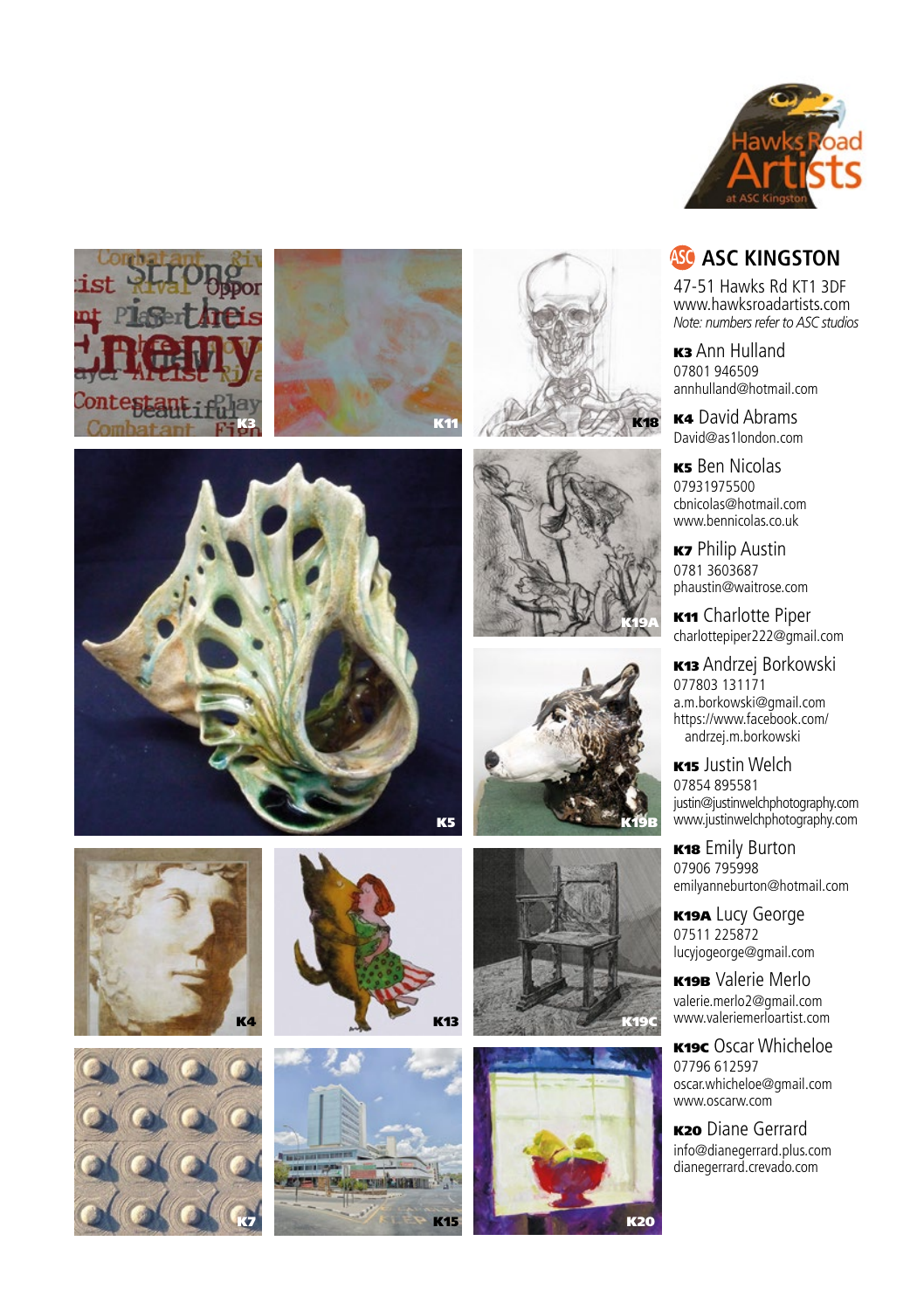

K21 Janet Brotchie 07940 590313 janetbrotchie@hotmail.com www.janetbrotchie.co.uk

**K22** Brad Kenny bradkennystudio@hotmail.com

K<sub>23</sub> Lindsay Terhorst North 07875189923 lindsay@tastapod.com www.lindsayterhorstnorth.com

K24.1 Caragh Savage 07941 958420 caraghsavage@yahoo.com www.caraghsavage.co.uk

K24.2 Su Bonfanti 07747 036024 su@bonfanti.co.uk

**K25 Paul Smith** 07989 309932 paulsmithcontact@gmail.com www.paulsmithart.co.uk

K26 Richard Tomlin 07815 096933 richard@richardtomlin.co.uk www.richardtomlin.co.uk

**K30** Emma Parker 07930 495226 emmaparkerartist@gmail.com www.emmaparkerartist.co.uk

**K31 Peter Phipps** 07979 301564 petethepainter001@gmail.com

K32 Sarah E. Choi 07928 686463 sarah.echoi@googlemail.com www.sarahechoi.com

K33 Caro Halford 07932 309506 caro@carohalford.com Carohalford.com

**K34 Katalin Szallas** 07852141799 kszallas@mail.com www.katainszallasceramics.co.uk